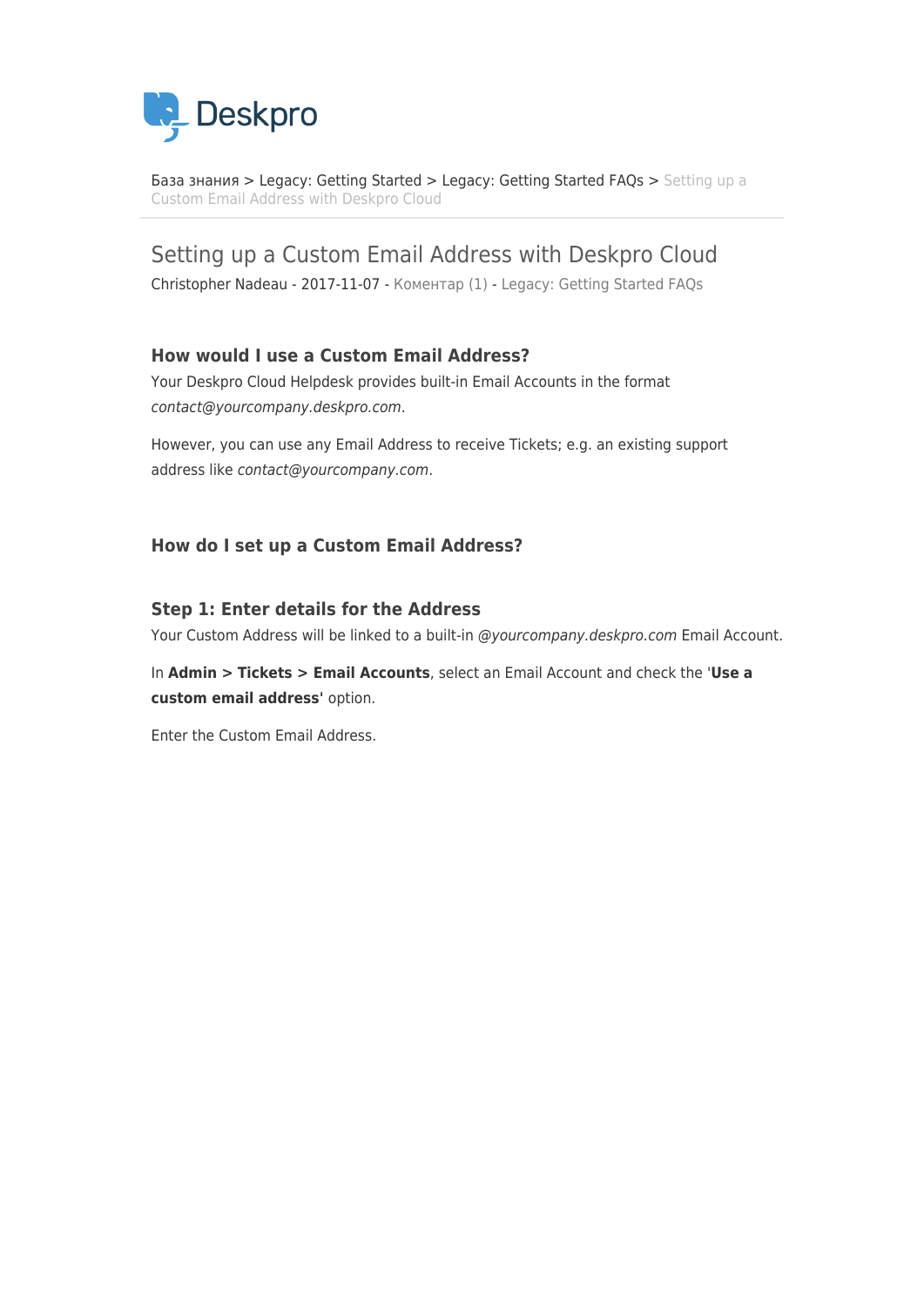| <b>Email Address</b>  | contact                                                                                                                                                                                    |                                                                                                                                                                                   | @acmeinc.deskpro.com                       |  |  |  |
|-----------------------|--------------------------------------------------------------------------------------------------------------------------------------------------------------------------------------------|-----------------------------------------------------------------------------------------------------------------------------------------------------------------------------------|--------------------------------------------|--|--|--|
|                       | Enter the main DeskPRO email address for this account.                                                                                                                                     |                                                                                                                                                                                   |                                            |  |  |  |
|                       | Use a custom email address                                                                                                                                                                 |                                                                                                                                                                                   |                                            |  |  |  |
|                       | contact@yourcompany.com                                                                                                                                                                    |                                                                                                                                                                                   |                                            |  |  |  |
|                       | · For incoming email, you must configure an email forwarder on your mail server so mail is<br>forwarded into the DeskPRO email address you defined above<br>(contact@acmeinc.deskpro.com). |                                                                                                                                                                                   |                                            |  |  |  |
|                       |                                                                                                                                                                                            | . For outgoing email, DeskPRO will send email from this address. You can optionally enter a<br>custom SMTP account below for DeskPRO to use when sending from this email address. |                                            |  |  |  |
|                       | When properly configured, your end-users will always use your custom email address (they<br>will never see the default contact@acmeinc.deskpro.com email address).                         |                                                                                                                                                                                   |                                            |  |  |  |
|                       | Add custom email aliases                                                                                                                                                                   |                                                                                                                                                                                   |                                            |  |  |  |
| <b>Outgoing Email</b> | <b>SMTP</b>                                                                                                                                                                                |                                                                                                                                                                                   |                                            |  |  |  |
|                       | Host                                                                                                                                                                                       | smtp.yourcompany.com                                                                                                                                                              |                                            |  |  |  |
|                       | Port                                                                                                                                                                                       | 25                                                                                                                                                                                |                                            |  |  |  |
|                       | Secure                                                                                                                                                                                     |                                                                                                                                                                                   | Enable secure network connection (SSL) SSL |  |  |  |
|                       | Username                                                                                                                                                                                   | contact@yourcompany.com                                                                                                                                                           |                                            |  |  |  |
|                       | Password                                                                                                                                                                                   |                                                                                                                                                                                   |                                            |  |  |  |
|                       |                                                                                                                                                                                            | <sup>4</sup> Test Account Settings                                                                                                                                                |                                            |  |  |  |
|                       |                                                                                                                                                                                            |                                                                                                                                                                                   |                                            |  |  |  |

# **Step 2: Forward Email from the Custom Address to the built-in Account**

You need to configure the Custom Email Account to forward mail to the corresponding builtin Email Address. Once mail has been forwarded to an @yourcompany.deskpro.com Email Address, Deskpro will process it as tickets.

If you don't know how to set up forwarding like this, speak to the administrator of your email server, or consult the help information from your email service provider.

Here's how to do it for [Gmail,](https://support.google.com/mail/answer/10957?__s=%5Bsubscriber.token%5D) [Google Apps,](https://support.google.com/a/answer/2707558?hl=en&__s=%5Bsubscriber.token%5D) [Outlook](https://support.deskpro.com/kb/articles/246) and [Yahoo.](https://help.yahoo.com/kb/mail/SLN3525.html?__s=%5Bsubscriber.token%5D)

## **Step 3: Send Mail from your Custom Email Address**

Now that Tickets are being received from the Custom Email Address, you want to make sure that Outgoing Emails such as Ticket Notifications are sent from the Address. Under '**Outgoing Email'** select one of these options:

#### **Step 3a - Send mail through Deskpro**

You can send messages directly from Deskpro servers. This will work straight away. As the email is not coming from your own server, some email providers and ISPs may mark it as